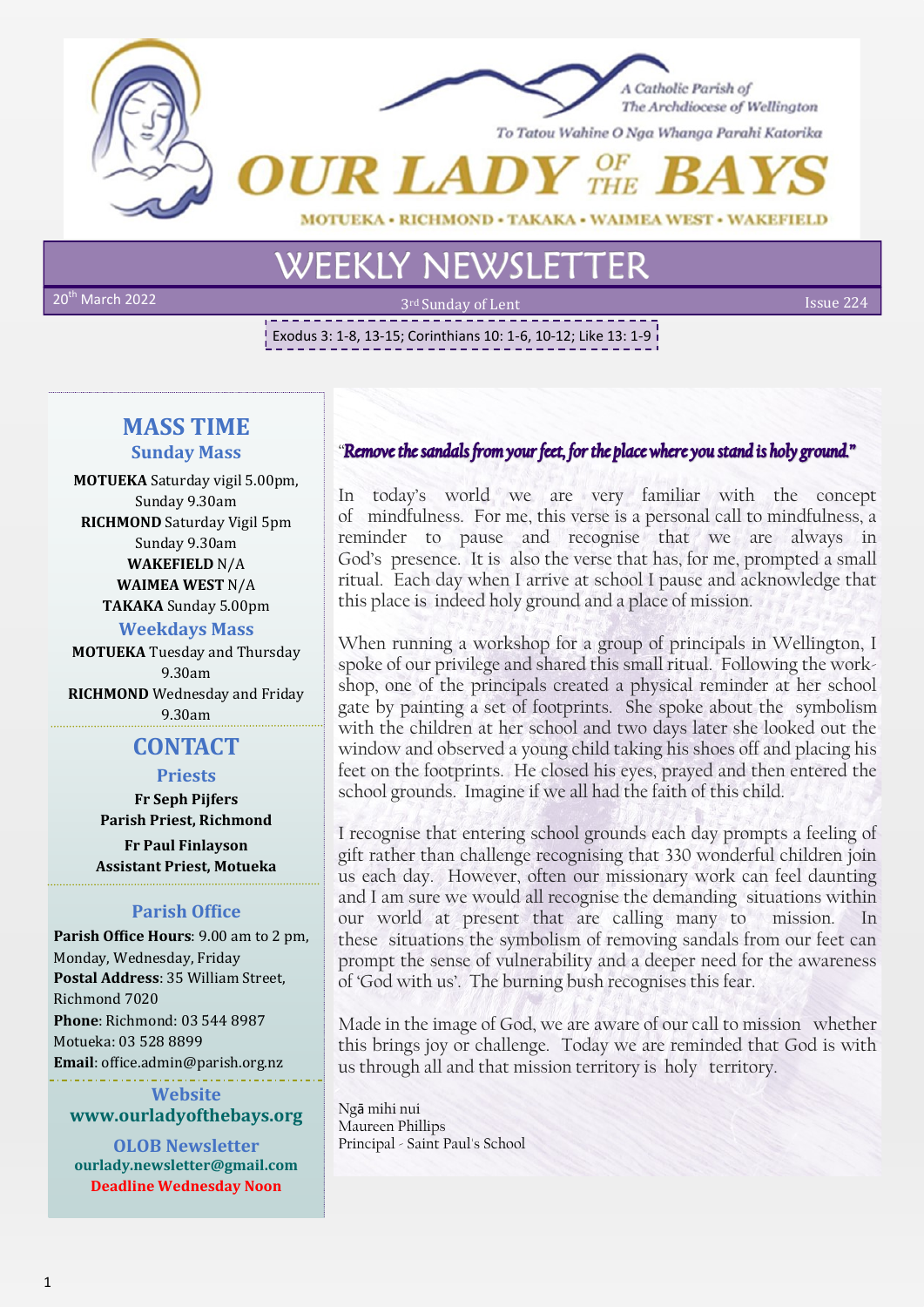#### **OUR LADY OF THE BAYS**

#### Quote from Pope Francis

In God, no act of love, no matter how small, and no generous effort will ever be lost.

#### Ukraine

Most of you will by now have seen the images on television of Russian soldiers invading Ukraine. The Lent Appeal funds can be used where the need is greatest. So in the event of the emergency in Ukraine Caritas was immediately able to provide \$10,000 for humanitarian aid to its sister organizations in Ukraine to support the most vulnerable affected by war. Caritas has been working amid conflict in eastern Ukraine since April 2014, helping nearly 826,500 affected people.

The invasion will dramatically worsen humanitarian need, displacing people from their homes, disrupting essential public services including water, power, transport and banking, and damaging vital infrastructure and homes.

If you specifically wish to donate to the work in Ukraine donations supporting the international Caritas effort can be made at www.caritas.org.nz/donate-online. Go to "Donate Now" at right corner and select "Emergency Fund" and in the secure payment area please reference "Ukraine".

THE CATHOLIC CENTRE on Hill St in Wellington has had to close while inspections are carried out on its structure. This means that those people working there as part of ADW are currently working from other venues. This also includes the staff from the NZ Catholic Bishops Conference, the NZ Catholic Education Office, Caritas and the Catholic Foundation. Please bear with them if their response times are delayed at this time.

#### **OUR LADY OF PERPETUAL HELP, RICHMOND**

# **Stations of the Cross**

will be held at the church each Friday at 7pm from 4 March to 8 April. If you would like to spend time reflecting on Christ's last day please join us. All are welcome with a maximum of 25 each evening.

#### Recomciliation during Lent

Please be advised the current practice of reconciliation prior to weekday masses and by appointment is available to all parishioners during Lent.



#### **Planned Giving**

The planned giving envelopes for next year are available for collection from the church foyer from this weekend onwards

**Scripture Group Time** Changes, As from Friday , 18 March, the Scripture Grope sessions will run from 10:30 am to 11:30 am

#### **ST PETER CHANEL, MOTUEKA**

**A DORATION**<br>Holy Mass. **DORATION OF THE BLESSED SACREMENT** will be held every Thursday from 9am to 9.30am and then followed by

**R** econciliation Come and experience the healing and loving power of Jesus through this wonderful sacrament. Apart from making an appointment to meet with Fr Paul for reconciliation, we are trialing a **econciliation** Come and experience the healing and loving power of Jesus through this wonderful permanent time on Saturdays at 4.15 before the 5pm Mass. Fr Paul is available for the Sacrament of Reconciliation in our chapel every Saturday 4.15 to 4.45pm.



**STATIONS OF THE CROSS** Once again, we will be following Jesus from his agony in the garden to his unimaginable suffering and death on the Cross. Every Friday in Lent 7 pm in our church. It takes about 30 mins and is a very special time of preparation for Holy Week.

**PLEASE REMEMBER in** your prayers the elderly, lonely and sick in our community.